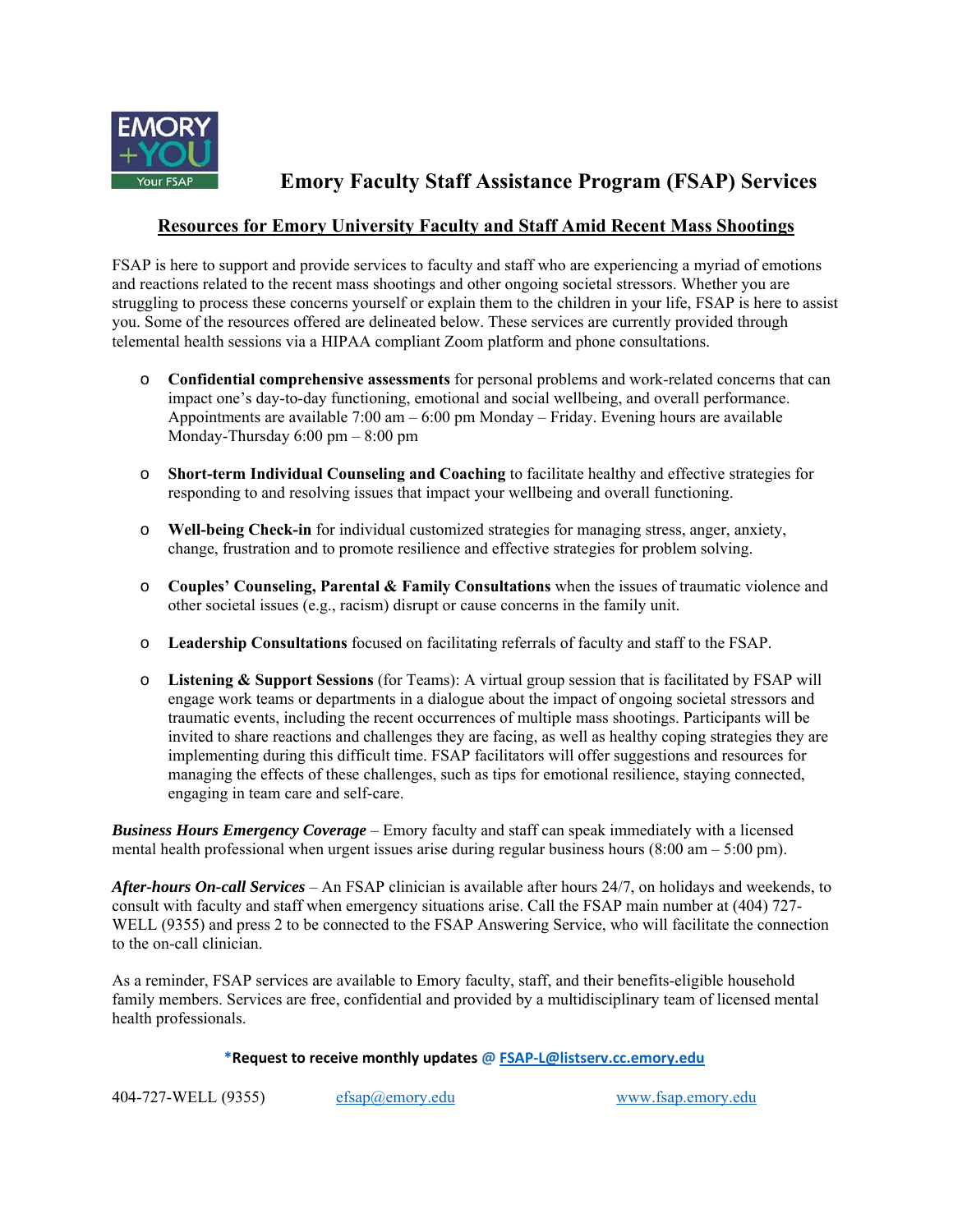

# **TEN TIPS FOR HOW TO TALK ABOUT TRAUMATIC EVENTS**

## **Take Care of Yourself First**

- $\triangleright$  Acknowledge and manage your own thoughts and feelings so that you can be available to support your child as needed.
- $\triangleright$  Utilize healthy outlets to process your own responses.

## **Take a balanced Approach**

- $\triangleright$  It is okay to share your feelings with your child. Modeling healthy emotional responses is important.
- $\triangleright$  Keep in mind that they also need a calm and reassuring presence.

## **Make Time to Talk**

- You may need to "check‐in" with your child(ren) more often than usual.
- $\triangleright$  Choose times when there are no competing priorities so that your full attention can be devoted to these conversations.
- $\triangleright$  Let them know that it is okay to talk about the troubling situation, and not just the typical stuff (school, friends, homework, vacations, etc.).

#### **Find Out What They Know**

- $\triangleright$  Ask directly, "What have you heard about this?" or "What do you already know?"
- $\triangleright$  Oftentimes children may have heard information from a friend or other adults in their lives (e.g., teachers, grandparents, etc.).

#### **Acknowledge, Validate, and Accept your Child's Feelings**

- $\triangleright$  Listen well to what they tell you. Let them know that all feelings are okay.
- Don't minimize your child's feelings with well‐intentioned statements like:
	- "Don't worry about it, everything will be fine".
	- "You don't have to be sad".
	- "You shouldn't be this angry, calm down".

#### **Understand What your Child is Asking**

- $\triangleright$  Don't assume you understand the question.
- $\triangleright$  Follow up to the question to understand their motivation for asking it, by saying;
	- "What made you think of that?" or "What ideas do you have about that?"